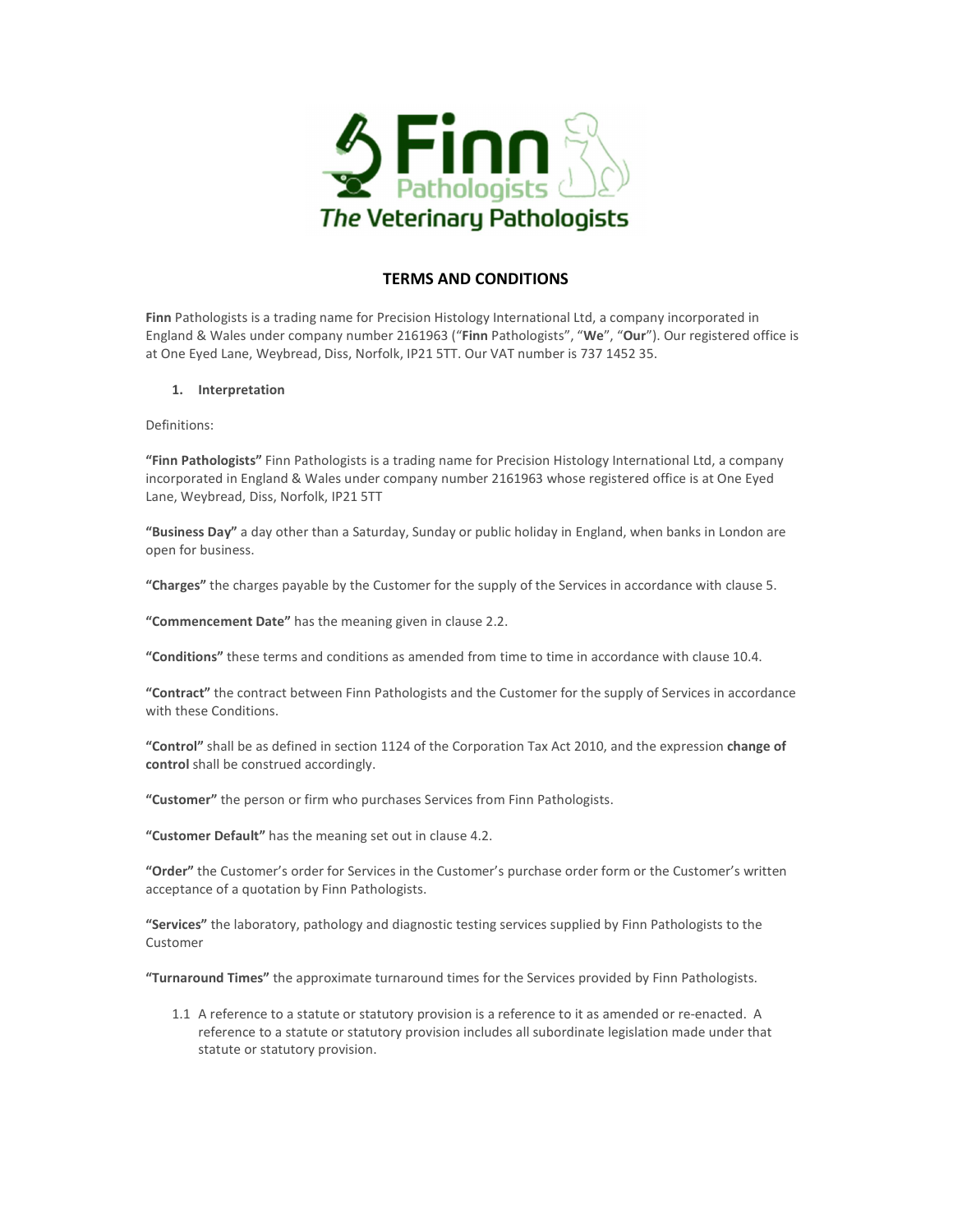- 1.2 Any words following the terms including, include, in particular, for example or any similar expression, shall be construed as illustrative and shall not limit the sense of the words, description, definition, phrase or term preceding those terms.
- 1.3 A reference to writing or written includes fax and email.

### 2. Basis of contract

- 2.1 The Order constitutes an offer by the Customer to purchase Services in accordance with these Conditions.
- 2.2 The Order shall only be deemed to be accepted when Finn Pathologists issues written acceptance of the Order at which point and on which date the Contract shall come into existence ("Commencement Date").
- 2.3 These Conditions apply to the Contract to the exclusion of any other terms that the Customer seeks to impose or incorporate, or which are implied by trade, custom, practice or course of dealing.
- 2.4 Any quotation given by Finn Pathologists shall not constitute an offer, and is only valid for a period of 20 Business Days from its date of issue.

### 3. Supply of services

- 3.1 Finn Pathologists shall use all reasonable endeavours to meet any Turnaround Times it has provided in its price list or to the Customer but any such dates shall be estimates only and an approximation. Time shall not beof the essence for performance of the Services.
- 3.2 Finn Pathologists reserves the right to amend the Services if necessary to comply with any applicable law or regulatory requirement.
- 3.3 The Customer acknowledges that it shall be liable for costs incurred by Finn Pathologists in the event of any request to vary or suspend the Services or a request for any additional Services. Submissions that are cancelled 24 hours after receipt will be charged at 50% of any tests that are in process.The full price will be charged for any services that have been provided through to completion with a report having already been sent before receiving the cancellation request.
- 3.4 Finn Pathologists warrants to the Customer that the Services will be provided using reasonable care and skill.

### 4. Customer's obligations

- 4.1 The Customer shall:
- 4.1.1 ensure that the terms of the Order and any information it provides to Finn Pathologists relating to the samples sent for testing are complete and accurate;
- 4.1.2 co-operate with Finn Pathologists in all matters relating to the Services and provide Finn Pathologists with such information as Finn Pathologists may reasonably require in order to supply the Services, and ensure that such information is complete and accurate in all material respects.
- 4.2 If Finn Pathologists performance of any of its obligations under the Contract is prevented or delayed by any act or omission by the Customer or failure by the Customer to perform any relevant obligation ("Customer Default"):
- 4.2.1 without limiting or affecting any other right or remedy available to it, Finn Pathologists shall have the right to suspend performance of the Services until the Customer remedies the Customer Default, and to rely on the Customer Default to relieve it from the performance of any of its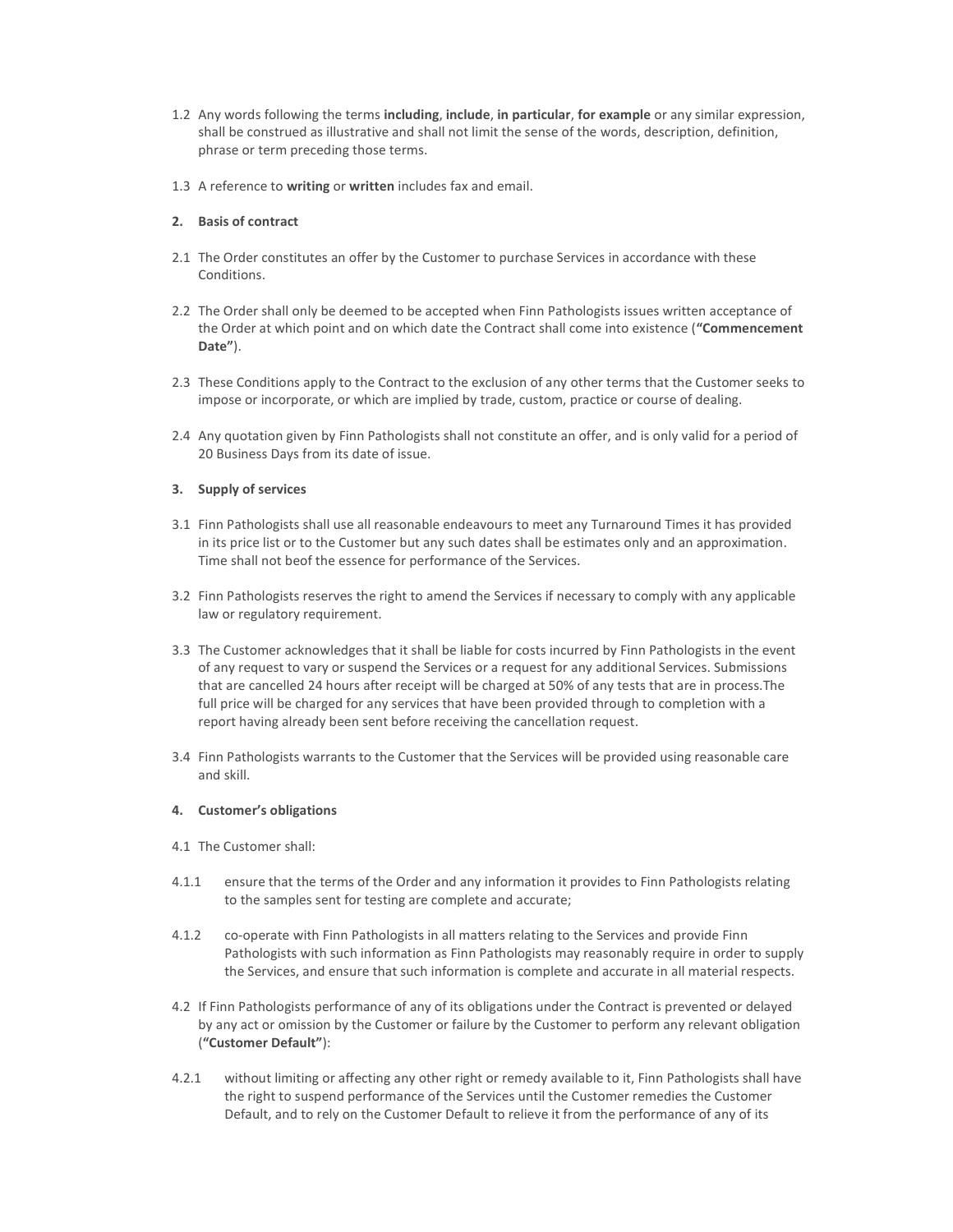obligations in each case to the extent the Customer Default prevents or delays Finn Pathologists performance of any of its obligations;

- 4.2.2 Finn Pathologists shall not be liable for any costs or losses sustained or incurred by the Customer arising directly or indirectly from Finn Pathologists' failure or delay to perform any of its obligations as set out in this clause 4.2; and
- 4.2.3 the Customer shall reimburse Finn Pathologists on written demand for any costs or losses sustained or incurred by Finn Pathologists arising directly or indirectly from the Customer Default.

### 5. Charges and payment

- 5.1 The Charges for the Services shall be calculated in accordance with Finn Pathologists then price list.
- 5.2 Finn Pathologists may update or alter its price lists, catalogues, sales literature or other documentation relating to the Services (in whatever form and on whatever media) at any time without given notice to the Customer. Any typing, clerical or other error or omission in any catalogue, sales literature, price list, dispatch note, invoice or other documentation or any information issued by Finn Pathologists shall be subject to correction without liability on the part of Finn Pathologists.
- 5.3 Unless the Customer has paid for the Services at the point at which their Order is submitted, Finn Pathologists shall invoice the Customer on at the end of the month that the submission was received.
- 5.4 The Customer shall pay each invoice submitted by Finn Pathologists:
- 5.4.1 within 30 days of the date of the invoice or in accordance with any credit terms agreed by Finn Pathologists and confirmed in writing to the Customer; and
- 5.4.2 in full and in cleared funds to a bank account nominated in writing by Finn Pathologists, and time for payment shall be of the essence of the Contract.
- 5.5 All amounts payable by the Customer under the Contract are exclusive of amounts in respect of value added tax chargeable from time to time ("VAT"). Where any taxable supply for VAT purposes is made under the Contract by Finn Pathologists to the Customer, the Customer shall, on receipt of a valid VAT invoice from Finn Pathologists, pay to Finn Pathologists such additional amounts in respect of VAT as are chargeable on the supply of the Services at the same time as payment is due for the supply of the Services.
- 5.6 If the Customer fails to make a payment due to Finn Pathologists under the Contract by the due date, then, without limiting Finn Pathologists remedies under clause 9, the Customer shall pay interest on the overdue sum from the due date until payment of the overdue sum, whether before or after judgment. Interest under this clause 5.6 will accrue each day at 4% a year above the Bank of England's base rate from time to time.
- 5.7 All amounts due under the Contract shall be paid in full without any set-off, counterclaim, deduction or withholding (other than any deduction or withholding of tax as required by law).
- 5.8 In the event that we issue a final demand in respect of overdue invoice(s), an administration charge of £15 will be incurred on the invoice for the following month.
- 5.9 Any discounts are only eligible providing payment is received within 30 days of invoice.
- 5.9.1 Samples received from pets belonging to clinicians and practice staff will be charged at 70% of the list price (only for tests that are eligible for discount)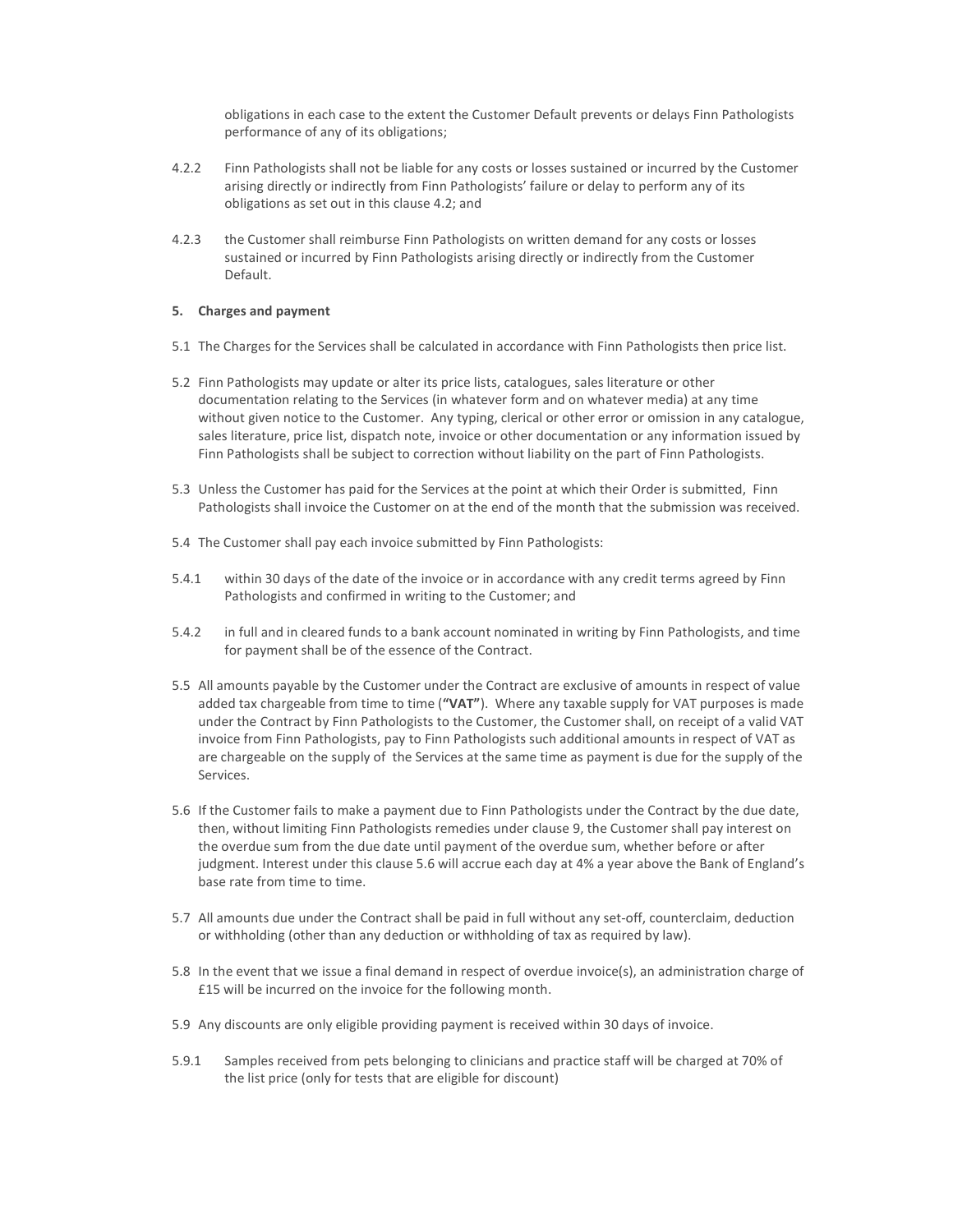#### 6. Data protection and data processing

- 6.1 Finn Pathologists shall process the Customer's personal data only in accordance with its Privacy Policy and the Customer's instructions from time to time and at all times in compliance with all applicable laws, enactments, GDPR regulations, orders, standards and other similar instruments.
- 6.2 Finn Pathologists may authorise a third party (subcontractor) to process the Personal Data provided that the subcontractor's contract:
- 6.2.1 is on terms which are substantially the same as those set out in the Contract; and
- 6.2.2 terminates automatically on termination of the Contract for any reason.
- 6.3 Finn Pathologists warrants that, having regard to the state of technological development and the costs of implementing any measures, it will take appropriate technical and organisational measures against the unauthorised or unlawful processing of personal data and against the accidental loss or destruction of, or damage to, personal data.

#### 7. Limitation of liability

- 7.1 Nothing in the Contract shall limit or exclude Finn Pathologists' liability for:
- 7.1.1 death or personal injury caused by its negligence, or the negligence of its employees, agents or subcontractors;
- 7.1.2 fraud or fraudulent misrepresentation; or
- 7.1.3 breach of the terms implied by section 2 of the Supply of Goods and Services Act 1982 (title and quiet possession) or any other liability which cannot be limited or excluded by applicable law.
- 7.2 Subject to clause 7.1, Finn Pathologists shall not be liable to the Customer, whether in contract, tort (including negligence), for breach of statutory duty, or otherwise, arising under or in connection with the Contract for:
- 7.2.1 loss of profits;
- 7.2.2 loss of sales or business;
- 7.2.3 loss of agreements or contracts;
- 7.2.4 loss of anticipated savings;
- 7.2.5 loss of use or corruption of software, data or information;
- 7.2.6 loss of or damage to goodwill; and
- 7.2.7 any indirect or consequential loss.
- 7.3 Subject to clause 7.1, Finn Pathologists' total liability to the Customer, whether in contract, tort (including negligence), breach of statutory duty, or otherwise, arising under or in connection with the Contract shall be limited to the total Charges paid under the Contract.
- 7.4 The terms implied by sections 3 to 5 of the Supply of Goods and Services Act 1982 are, to the fullest extent permitted by law, excluded from the Contract.
- 7.5 This clause 7 shall survive termination of the Contract.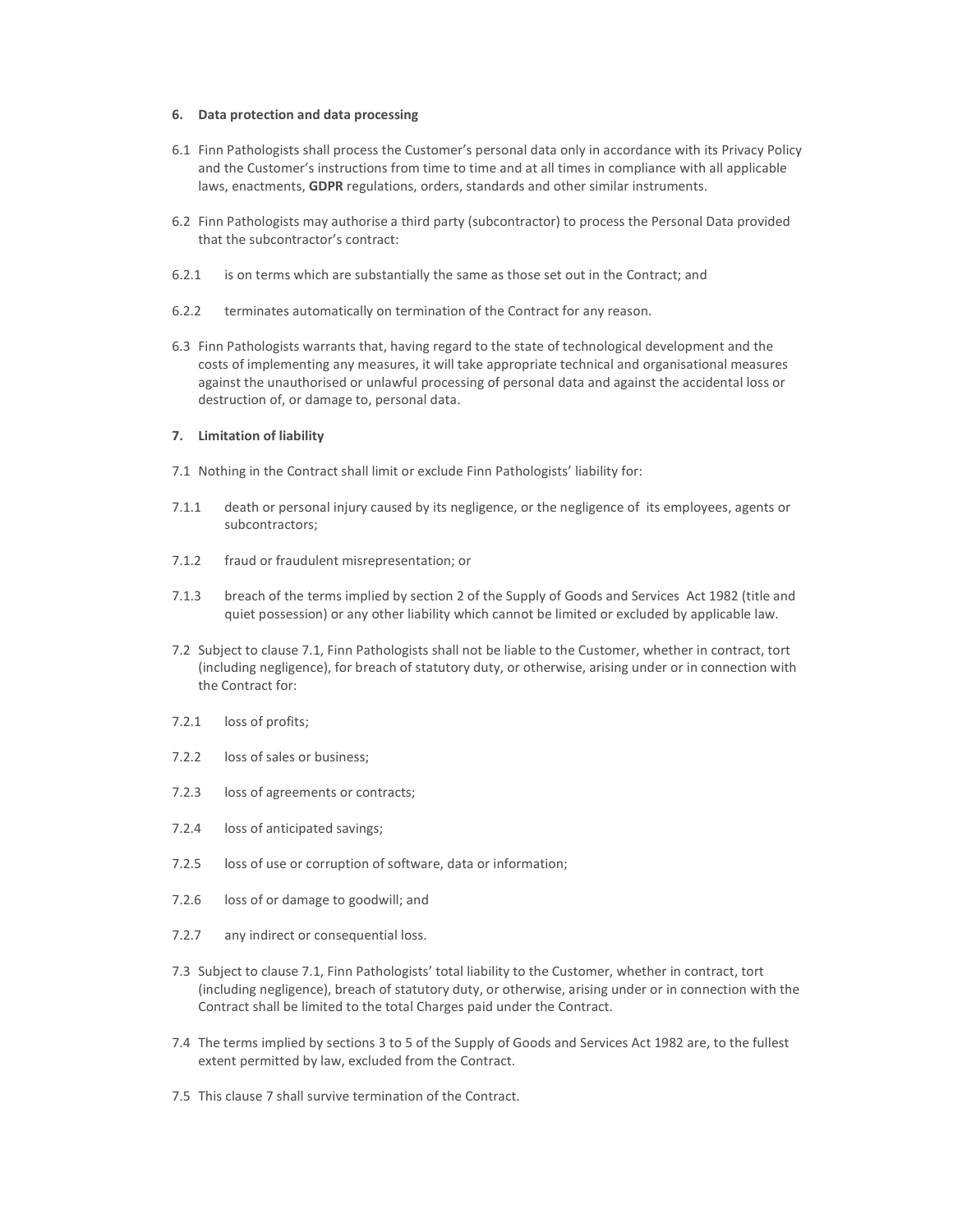### 8. Termination

- 8.1 Finn Pathologists may terminate the Contract with immediate effect by giving written notice to the Customer if:
- 8.1.1 the Customer commits a material breach (other than one in respect of payment pursuant to clause 8.1.5 below) of any term of the Contract and (if such a breach is remediable) fails to remedy that breach within 30 days of the Customer being notified in writing to do so;
- 8.1.2 the Customer takes any step or action in connection with its entering administration, provisional liquidation or any composition or arrangement with its creditors (other than in relation to a solvent restructuring), being wound up (whether voluntarily or by order of the court, unless for the purpose of a solvent restructuring), having a receiver appointed to any of its assets or ceasing to carry on business or, if the step or action is taken in another jurisdiction, in connection with any analogous procedure in the relevant jurisdiction;
- 8.1.3 the Customer suspends, or threatens to suspend, or ceases or threatens to cease to carry on all or a substantial part of its business;
- 8.1.4 the Customer's financial position deteriorates to such an extent that in Finn Pathologists opinion the Customer's capability to adequately fulfil its obligations under the Contract has been placed in jeopardy.
- 8.1.5 the Customer fails to pay any amount due under the Contract on the due date for payment; or
- 8.1.6 there is a change of control of the Customer.
- 8.2 Without affecting any other right or remedy available to it, Finn Pathologists may suspend the supply of Services under the Contract or any other contract between the Customer and Finn Pathologists if the Customer fails to pay any amount due under the Contract on the due date for payment, the Customer becomes subject to any of the events listed in clause 8.1.2 to clause 8.1.4, or Finn Pathologists reasonably believes that the Customer is about to become subject to any of them.

#### 9. Consequences of termination

- 9.1 Termination of the Contract shall not affect any rights, remedies, obligations or liabilities of the parties that have accrued up to the date of termination, including the right to claim damages in respect of any breach of the Contract which existed at or before the date of termination.
- 9.2 Any provision of the Contract that expressly or by implication is intended to come into or continue in force on or after termination of the Contract shall remain in full force and effect.

## 10. General

10.1Force majeure. Neither party shall be in breach of the Contract nor liable for delay in performing, or failure to perform, any of its obligations under the Contract if such delay or failure result from events, circumstances or causes beyond its reasonable control.

#### 10.2Assignment and other dealings.

- 10.2.1 Finn Pathologists may at any time assign, mortgage, charge, subcontract, delegate, declare a trust over or deal in any other manner with any or all of its rights and obligations under the Contract.
- 10.2.2 The Customer shall not assign, transfer, mortgage, charge, subcontract, declare a trust over or deal in any other manner with any of its rights and obligations under the Contract.

#### 10.3Entire agreement.